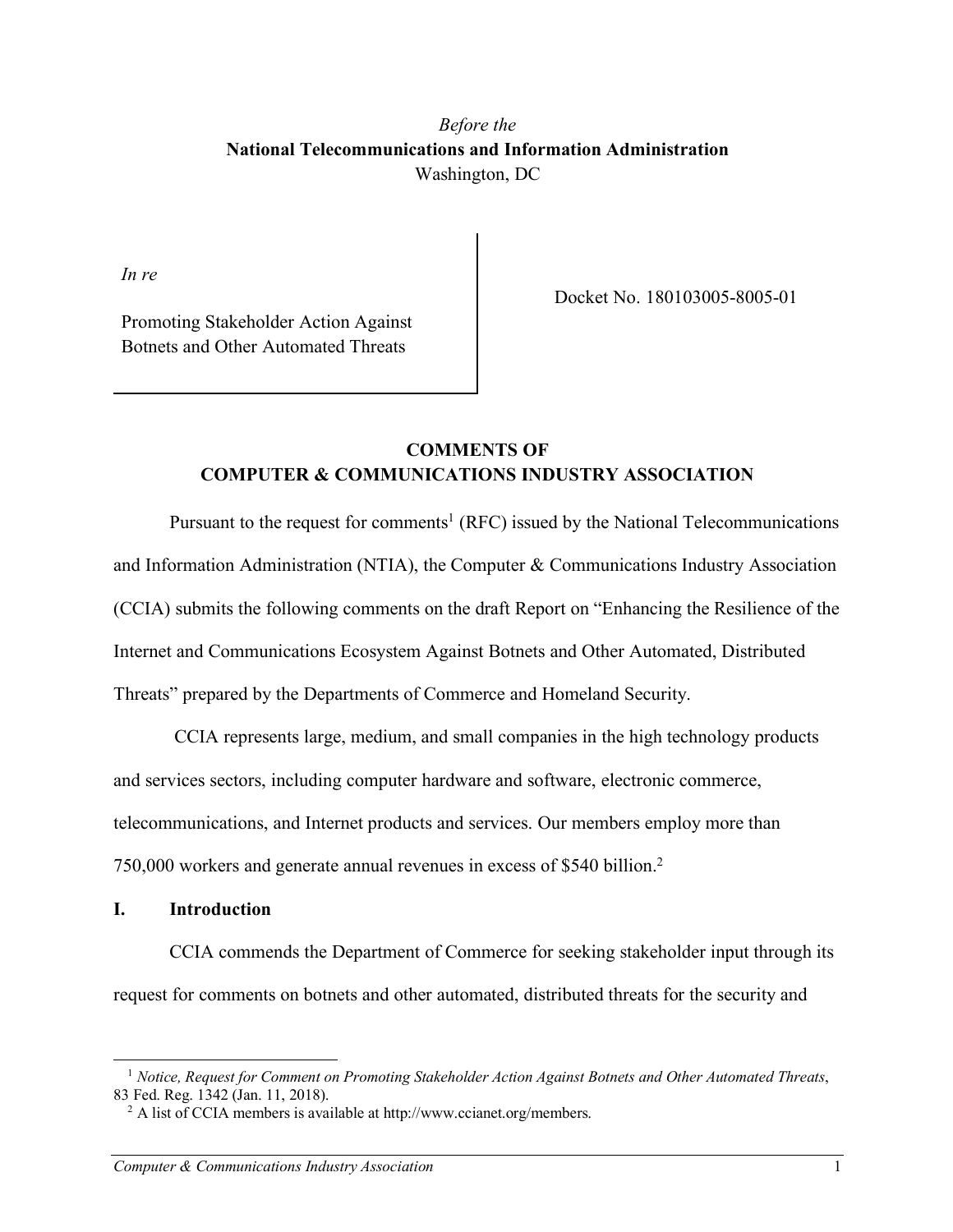vitality of the digital ecosystem. Botnets, DDoS attacks, and other automated malicious activities pose substantial risk to the stability of the Internet and its continued viability as a platform for communication and commerce.

The draft Report prepared by the Departments of Commerce and Homeland Security offers a sober and comprehensive look at the digital ecosystem, its vulnerabilities, and the risks posed by automated distributed threats, accompanied by sound recommendations for improving system-wide resiliency and preventing future harms to users. While there are areas of the ecosystem and threat landscape that merit further examination, the Report is largely a successful blueprint for addressing automated, distributed attacks.

### **II. Ecosystem and Governance**

The draft Report does a commendable job of cataloguing and evaluating the extensive components and domains of the digital ecosystem—from infrastructure and enterprise networks, to edge devices and home and small business networks—and the degree to which each can be both source and victim of distributed threats. However, within these domains, there are areas where further details as to the roles of policy bodies, consumers, and device-makers are necessary to shape a more secure future.

#### **A. Infrastructure**

The draft Report defines "infrastructure" as "the technology and organizations that enable connectivity, interoperability, and stability, going beyond the physical wires, wireless transmitters and receivers, and satellite links to include the hardware, software, tools, standards, and practices on which the ecosystem depends—for example, routers, switches, Internet service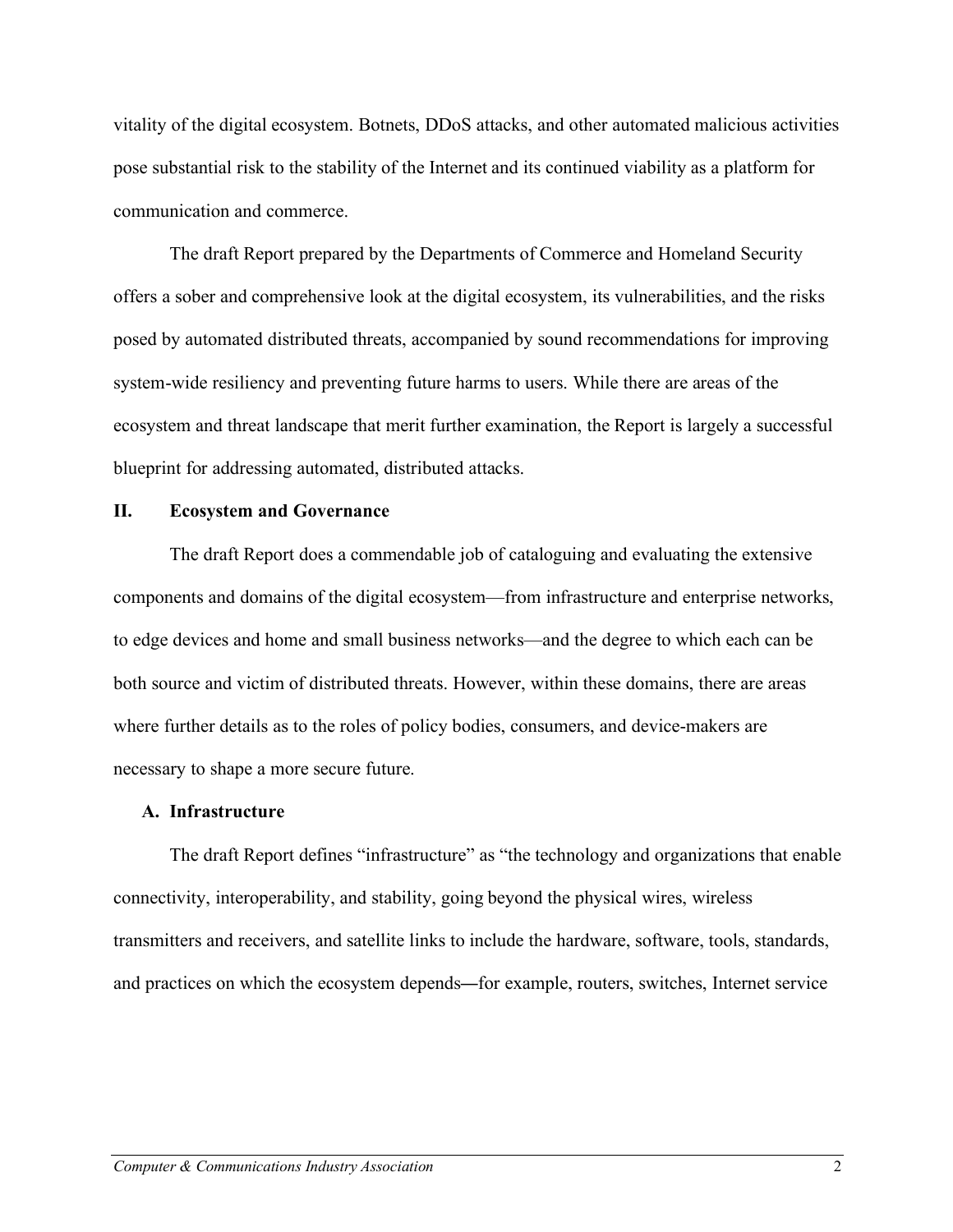providers, DNS providers, content delivery networks, hosting and cloud-service providers . . . ."3 Within that definition, there is a great deal to unpack. ISPs, CDNs, and cloud-service providers each deserve a more in-depth treatment than they currently receive, as significant contributors to botnet mitigation efforts with high levels of visibility into the wider ecosystem.

In assessing the current state of play of Internet infrastructure, the Report also describes the array of overlapping frameworks, techniques, and services that help to protect infrastructurescale ecosystem participants from distributed threats, but makes little mention of the organizations and standards developed therein, beyond the definitional statement. The same is true in the Report's description of the future of Internet infrastructure, where only a single mention is given to "new infrastructure standards and practices,"4 and not even one to the bodies that will define and disseminate them.

Given the transnational, borderless nature of the Internet and automated distributed threats, the convening and coordination capacities of international technical bodies will be essential to bring together the range of relevant ecosystem stakeholders to evaluate existing technical standards and practices, and develop new ones to respond to rapidly evolving threats. The Internet Engineering Task Force (IETF), Internet Corporation for Assigned Names and Numbers (ICANN), Internet Governance Forum, and Messaging, Malware and Mobile Anti-Abuse Working Group ( $M<sup>3</sup>AAWG$ ) will be essential fora for these international multistakeholder conversations. Action 4.2 sketches out an outline of necessary activities in international engagement and standards development, but these organizations and their capabilities merit a more fulsome evaluation in this Report.

1

<sup>3</sup> Department of Commerce & Department of Homeland Security, *A Report to the President on Enhancing the Resilience of the Internet and Communications Ecosystem Against Botnets and Other Automated, Distributed Threats*, Draft for Public Comment 9-10 (Jan. 5, 2018). <sup>4</sup> *Id* at 11.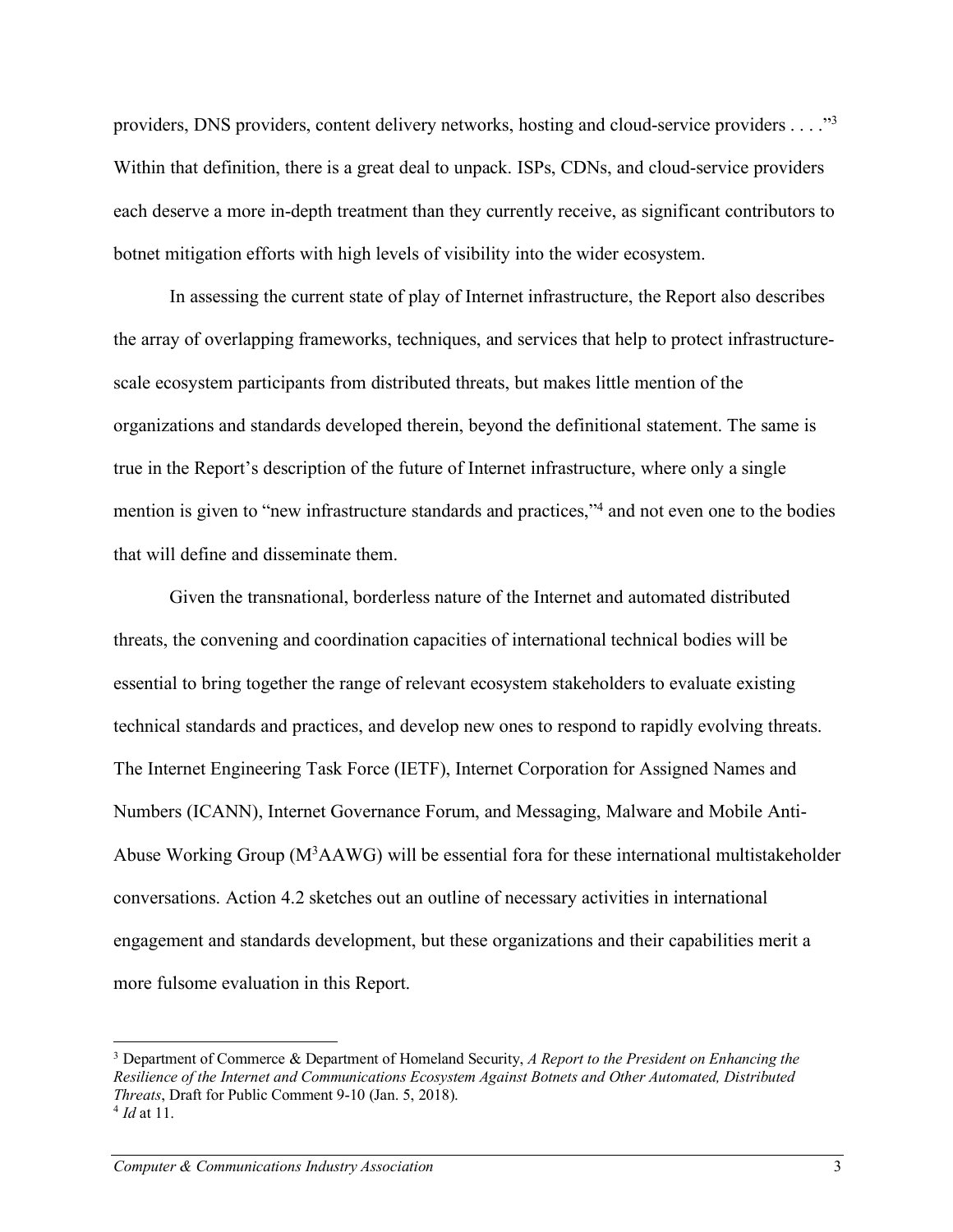#### **B. Edge Devices and Home and Small Business Networks**

Among the technical domains detailed, edge devices and home and small business networks receive the most attention in the draft Report. This is appropriate, given the frequency with which edge devices and small networks are used to create and serve distributed threats, and the degree to which their end users are targeted by malicious actors.

A significant portion of the Report's assessment of the current state of edge devices and home and small business networks focuses on the Internet of Things  $(IoT)$ .<sup>5</sup> The report describes the relative unsophistication of security practices in IoT device manufacture and a lack of security expertise in the enterprise customers and consumers who use them.<sup>6</sup> Combined with their increasing proliferation in consumer and enterprise networks, IoT devices are highlighted as the primary present and future targets and sources of automated, distributed threats.

In drawing a path to a secure vision for edge devices and consumer networks, the draft Report wisely pinpoints consumer and manufacturer education, device lifecycle security, and secure product design practices as essential to improving reducing the attractiveness of IoT products and their installed networks for malicious automated code.

Central to effectuating lifecycle security and improved product design is a better understanding among consumers and manufacturers of the "things" that actually make up the Internet of Things. CCIA previously highlighted this in our comments in response to NTIA's 2016 RFC on fostering the advancement of the Internet of Things:

"When consumers purchase a 'connected device,' they are getting both a good and a service—the physical device's connection often comes paired with a service operated remotely, often without a separate monthly service fee. True, the consumer may also see an application interface used to control or view data from a connected device, but that app is just an aspect of the services associated with that particular purchased 'thing.' It is

<sup>-</sup><sup>5</sup> *Id* at 15, 17-18.

<sup>6</sup> *Id.*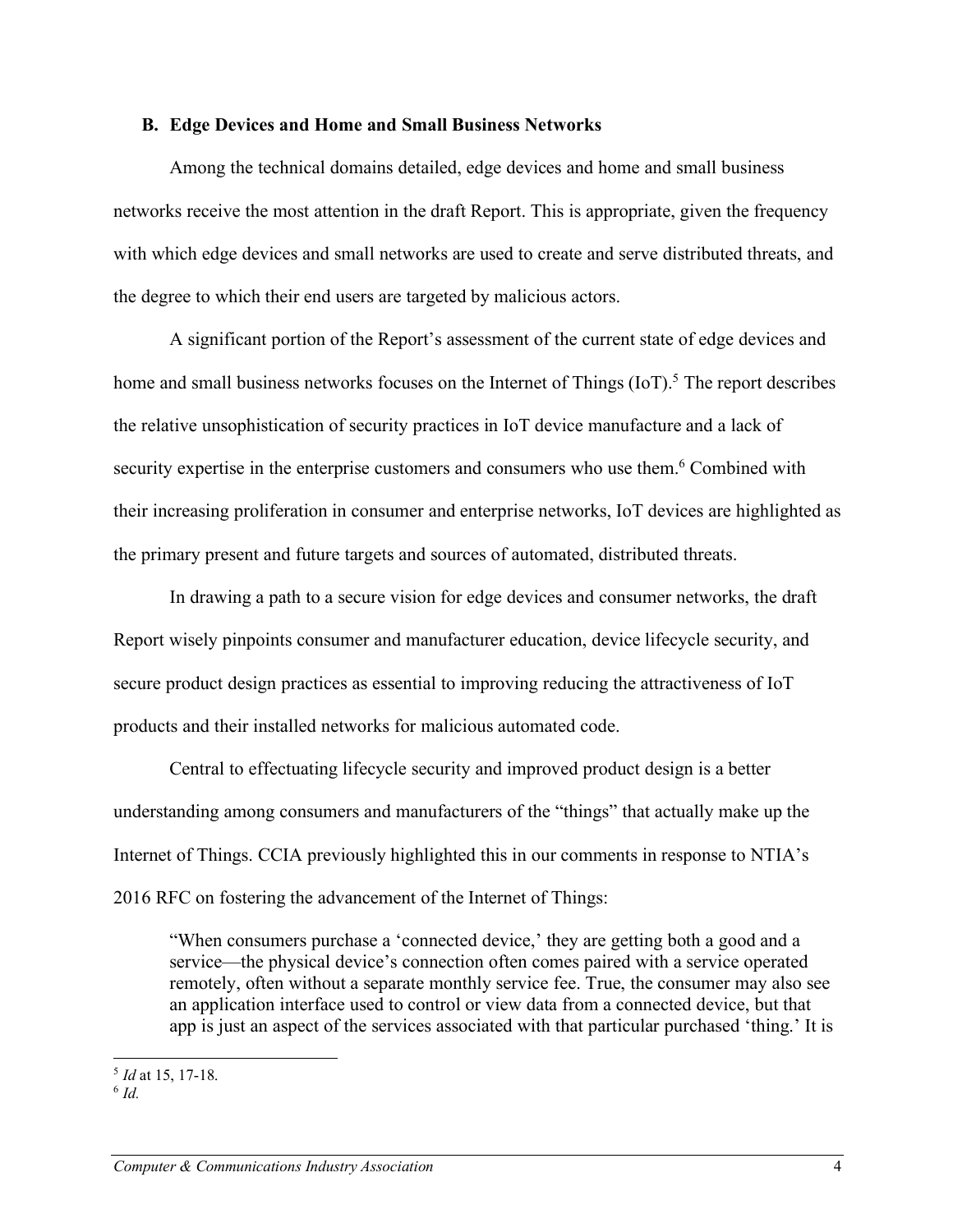important to ensure that the inherent duality found in IoT products is reflected in the context of any consumer protective best practices going forward."7

This is the chief educational burden that policymakers, regulators, and cybersecurity professionals face with respect to the security of edge devices and small networks. As consumers more regularly recognize that the IoT products they purchase are both goods and connected software services—with embedded applications no different than traditional software—they will begin to expect those devices to be secure at purchase and updated regularly once deployed. In response to these marketplace expectations, manufacturers will be more likely to disclose their patching and update lifecycles, maintain their IoT software and services, and design more secure products in the first place.

## **III. Goals and Actions**

The draft Report's most important contribution is the series of concrete Goals and Actions it presents, which, if implemented, would improve resilience of the digital ecosystem to botnets and other automated threats. Each of the five Goals presented are laudable and achievable, but certain Actions are worth prioritizing because of the relative ease with which they may be accomplished, outsized impact, or both.

Industry and government should prioritize Actions that entail near-term changes in software development practices, government and industry collaboration, or consumer awarenessbuilding, as they are low-hanging fruit that require comparatively less effort and build on proven, existing results. These include:

| Action | <b>Description</b>                                                                                          |
|--------|-------------------------------------------------------------------------------------------------------------|
|        | Industry adoption of software development tools and processes to reduce the<br>incidence of vulnerabilities |

<sup>7</sup> Comments of CCIA, Docket No. 160331306-6306-01, NTIA at 2 (2016), *available at* http://www.ccianet.org/wpcontent/uploads/2016/06/CCIA-Comments-NTIA-IoT-RFC-FINAL.pdf.

-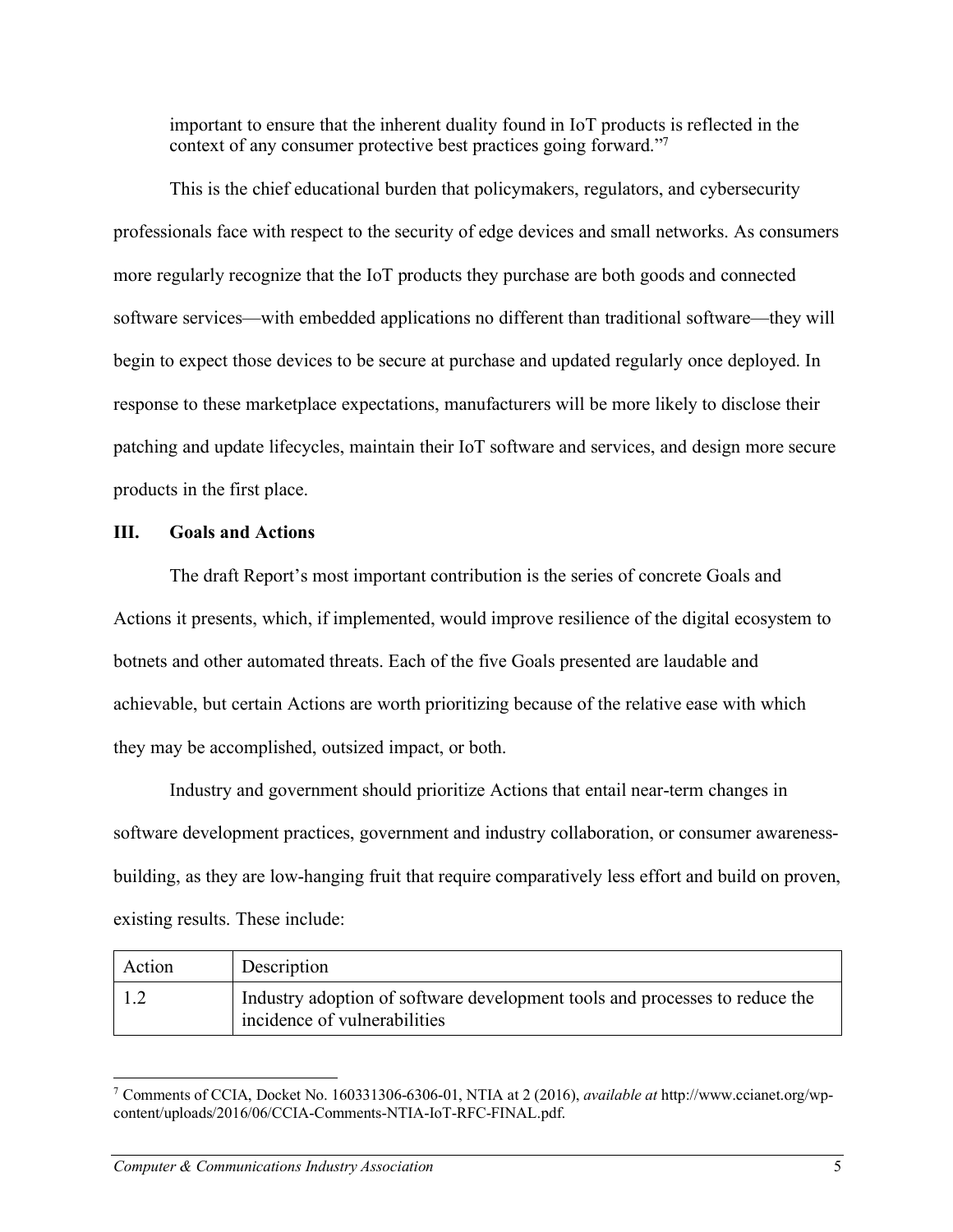| 1.4 | Government and industry collaboration to ensure existing best practices,<br>frameworks, and guidelines relevant to IoT are more widely adopted |
|-----|------------------------------------------------------------------------------------------------------------------------------------------------|
| 2.2 | Stakeholders, experts, and NIST should develop a Cybersecurity Framework<br>Profile for Enterprise DDoS Prevention and Mitigation              |
| 3.2 | User interface design for home IT and IoT should maximize security while<br>reducing knowledge requirements for administration                 |
| 4.3 | Regulatory agencies should work with industry to ensure non-deceptive<br>marketing                                                             |
| 5.1 | Private sector developed and provided voluntary informational tools for home<br>IoT devices that focus on security and usability               |

In particular, Action 2.2, which recommends that stakeholders, experts, and NIST should develop a Cybersecurity Framework Profile for enterprise DDoS prevention and mitigation, might have the most impact if designed and implemented successfully. NIST's experience in convening experts to develop voluntary, best practices-based cybersecurity risk management frameworks will prove vital in helping enterprises of all sizes develop the capacity to combat DDoS attacks. A successful profile will be flexible and adaptable for enterprise networks in different sectors with varying risk profiles, rather than a compliance checklist focused on specific tools or solutions.

Certain Actions require new technology to be developed, shifts in network architecture, or international collaboration. These are more difficult to achieve, but some ought to be prioritized because of the significant improvement in ecosystem resiliency that might result from accomplishing these tasks. These include:

| Action | Description                                                                                                                                                                         |
|--------|-------------------------------------------------------------------------------------------------------------------------------------------------------------------------------------|
| 1.3    | Industry should expedite the development and deployment of innovative<br>technologies for prevention and mitigation of distributed threats                                          |
| 31     | The networking industry should expand current product development and<br>standardization efforts for effective and secure traffic management in home<br>and enterprise environments |